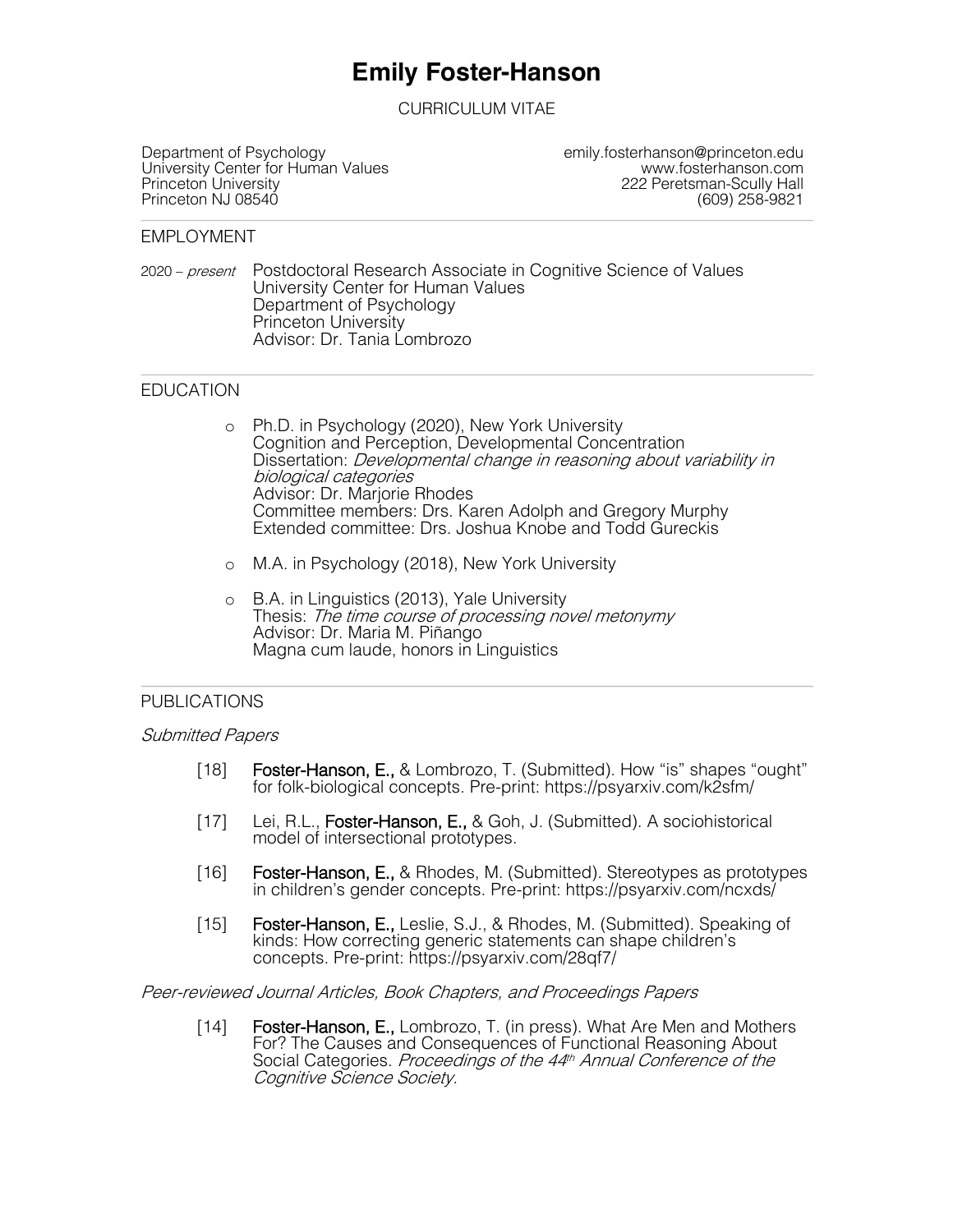- [13] Rottman, J., Foster-Hanson, E., & Bellersen, S. (in press). One strike and you're a lout: Perceptions of moral character are fugacious, not tenacious. Proceedings of the 44<sup>th</sup> Annual Conference of the Cognitive Science Society.
- [12] Lei, R., Leshin, R., Moty, K., Foster-Hanson, E., & Rhodes, M. (2021). How race and gender shape the development of social prototypes in the United States. Journal of Experimental Psychology. General. https://doi.org/10.1037/xge0001164 Pre-print: https://psyarxiv.com/28qf7
- [11] Foster-Hanson, E., Roberts, S.O., Gelman, S.A., & Rhodes, M. (2021). Categories convey prescriptive information across domains. Journal of Experimental Child Psychology, 212, 105231.<br>https://doi.org/10.1016/j.jecp.2021.105231 Pre-print: https://psyarxiv.com/b37av/
- [10] Foster-Hanson, E., & Rhodes, M. (2020a). The psychology of natural kind terms. In S.T. Biggs, & H. Geirsson (Eds.) The Routledge Handbook on Linguistic Reference. London: Routledge. Pre-print: https://psyarxiv.com/a7sp4/
- [9] **Foster-Hanson, E.,** & Rhodes, M. (2020b). How origin stories shape children's social reasoning. Cognitive Development, 56, 100962. https://doi.org/10.1016/j.cogdev.2020.100962 Pre-print: https://psyarxiv.com/tca8z/
- [8] Rhodes, M., Rizzo, M., Foster-Hanson, E., Moty, K., Leshin, R., Wang, M. M., Benitez, J., & Ocampo, J. D. (2020). Advancing developmental science via unmoderated remote research with children. Journal of Cognition and Development, 21 (4), 477-493. https://doi.org/10.1080/15248372.2020.1797751 Pre-print: https://psyarxiv.com/gm96d/
- [7] Foster-Hanson, E.\*, Moty, K.\*, Cardarelli, A., Ocampo, J. D., & Rhodes, M. (2020). Developmental changes in strategies for gathering evidence about biological kinds. *Cognitive Science, 44* (5), e12837.<br>https://doi.org/10.1111/cogs.12837 Pre-print: https://psyarxiv.com/gm96d/ \*Co-first authors
- [6] Foster-Hanson, E. & Rhodes, M. (2019a). Is the most representative skunk the average or the stinkiest? Developmental changes in representations of biological categories. *Cognitive Psychology, 110,* 1-<br>15. https://doi.org/10.1016/j.cogpsych.2018.12.004 Pre-print: https://psyarxiv.com/mch63/
- [5] Foster-Hanson, E., & Rhodes, M. (2019b). Normative social role concepts in early childhood. Cognitive Science, 43(8). https://doi.org/10.1111/cogs.12782 Pre-print: https://psyarxiv.com/c5h89.
- [4] Foster-Hanson, E., Cimpian, A., Leshin, R., & Rhodes, M. (2018). Asking children to "be helpers" can backfire after setbacks. Child Development, 91, 236-248. https://doi.org/10.1111/cdev.13147
- [3] Tessler, M. H., Goodman, N., Danks, D., Foster-Hanson, E., Rhodes, M., & Carlson, G. (2018). Generalizations, from representation to transmission. In C. M. Rau, J. Zhu, & T.T. Rogers (Eds.) Proceedings of the 40th Annual Conference of the Cognitive Science Society. Madison,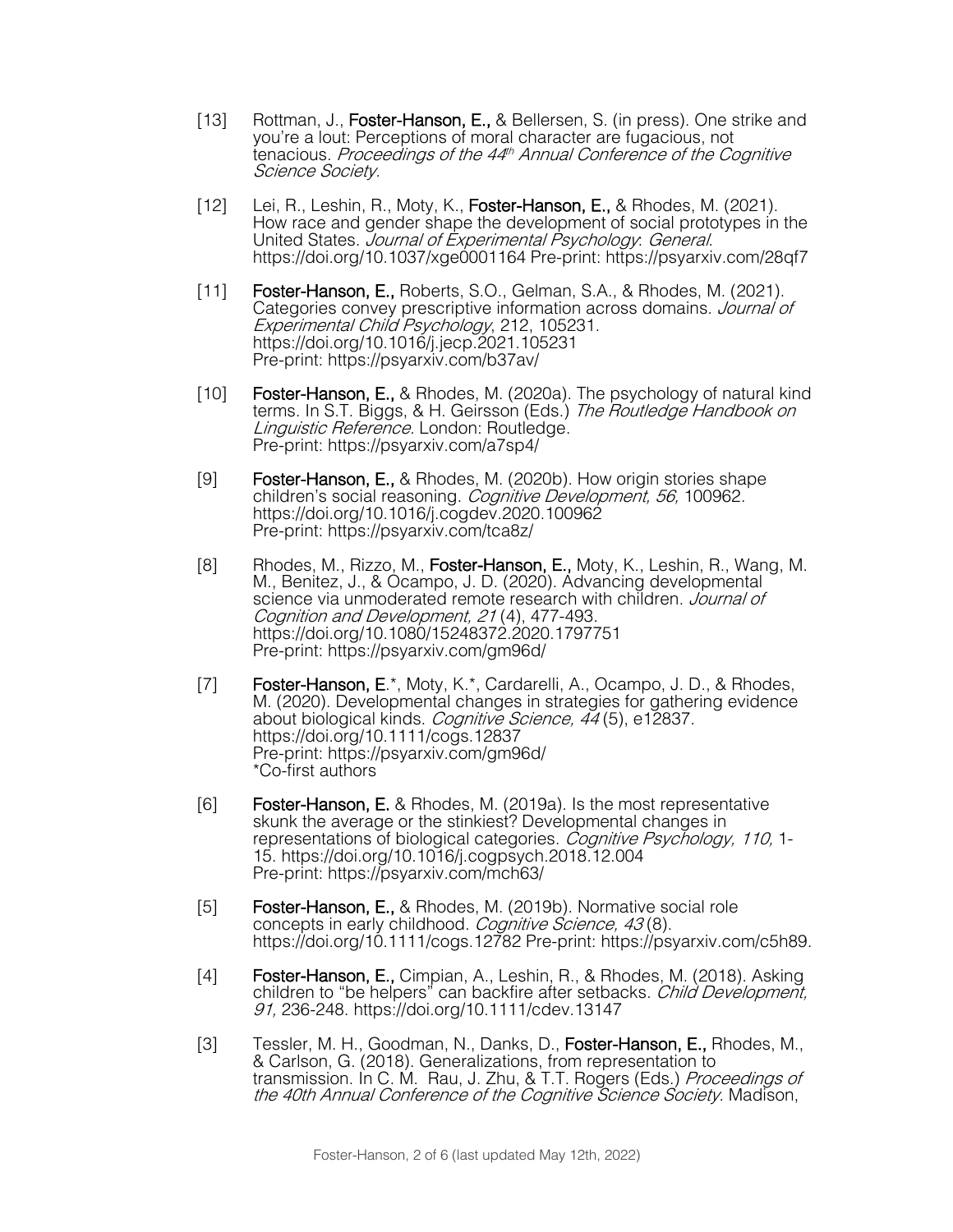WI: Cognitive Science Society. https://mindmodeling.org/cogsci2018/papers/0021/index.html

- [2] Foster-Hanson, E., Leslie, S.J., & Rhodes, M. (2016). How does generic language elicit essentialist beliefs? In A. Papafragou, D. Grodner, D. Mirman, & J.C. Trueswell (Eds.) (2016). *Proceedings of the 38th Annual* Conference of the Cognitive Science Society. Philadelphia, PA: Cognitive Science Society. https://mindmodeling.org/cogsci2016/papers/0272/index.html
- [1] Piñango, M. M., Zhang, M., Foster-Hanson, E., Negishi, M., Lacadie, C. and Constable, R. T. (2016). Metonymy as referential dependency: Psycholinguistic and neurolinguistic arguments for a unified linguistic treatment. Cognitive Science, 41, 351-378. https://doi.org/10.1111/cogs.12341

# GRANTS & AWARDS

| 2018-2020 | NIH F31 (NICHD) Ruth L. Kirschstein National Research Service Award<br>Developmental Change and Continuity in Biological Reasoning |
|-----------|------------------------------------------------------------------------------------------------------------------------------------|
| 2019      | Martin Braine Fellowship Award, New York University                                                                                |
| 2018      | SPP Graduate Student Travel Award, New York University                                                                             |
| 2017      | Student Senator's Council Travel Award, New York University                                                                        |
| 2016      | GSAS Dean's Student Travel Grant, New York University                                                                              |
| 2013      | Phi Beta Kappa, Yale University                                                                                                    |
| 2012      | <b>YSER Research Presentation Travel Prize, Yale University</b>                                                                    |
| 2012      | Mellon Senior Research Grant, Yale University                                                                                      |
|           |                                                                                                                                    |

# **TEACHING**

Instructor of Record

Cognition, New York University, Summer 2020 (Remote Instruction) Cognition, New York University, Summer 2018 (In-person Instruction)

## Teaching Assistant

Cognition, New York University, Fall 2017, Instructor: Murphy Developmental Psychology, Fall 2015, Instructor: Vouloumanos Introduction to Psychology (Grader), Spring 2020, Fall 2019, Fall 2018

# PROFESSIONAL SERVICE

- o Reviewer for Behavioral & Brain Sciences, Cognition, Cognitive Development, Cognitive Science, Developmental Psychology, Journal of Cognition & Development, Psychological Review, Acta Psychologica, Review of Philosophy and Psychology, Philosophy Compass, and Journal of Psycholinguistic Research
- o Reviewer for meetings of the Cognitive Science Society and the Society of Psychology and Philosophy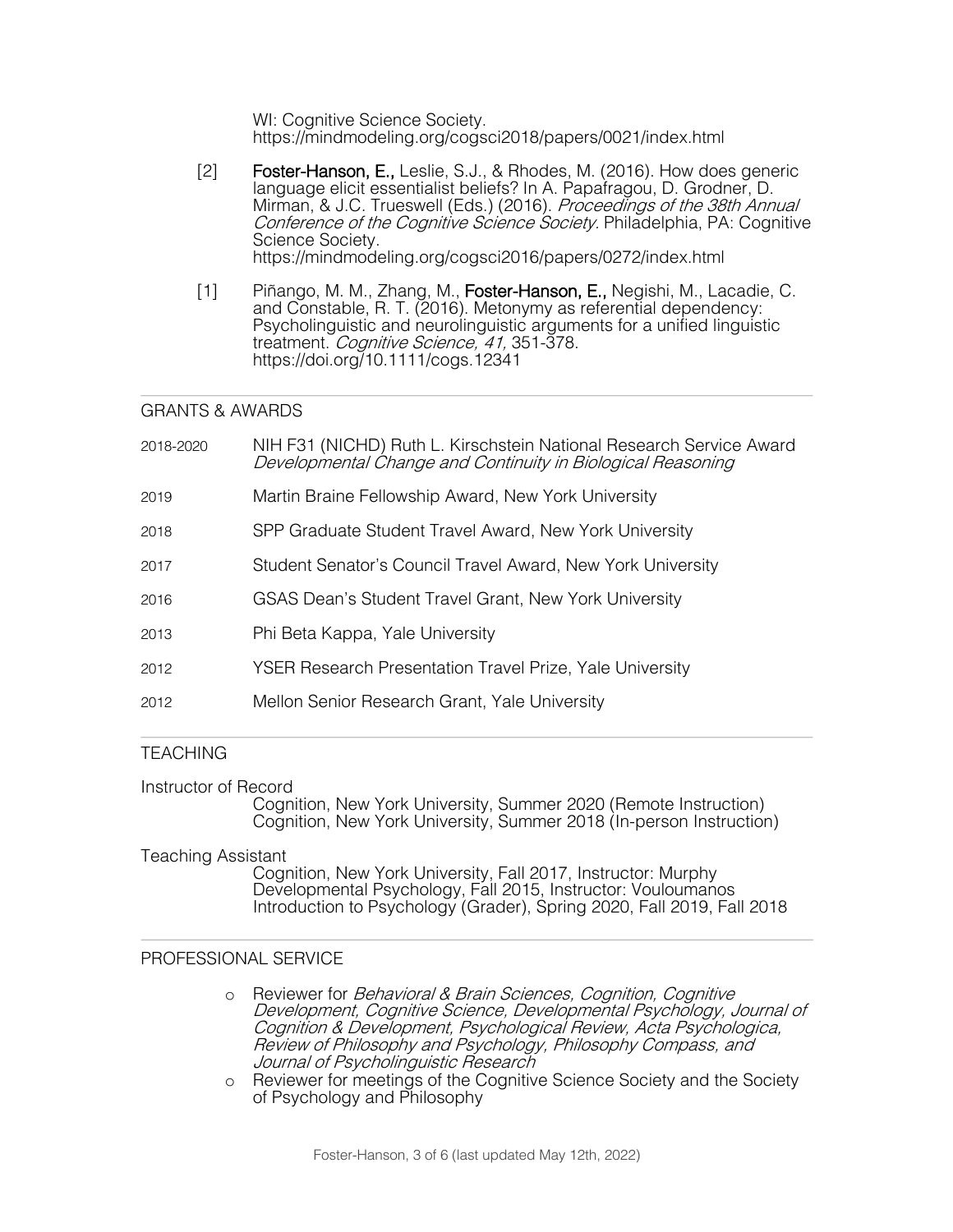# COMMUNITY SERVICE AND OUTREACH

| 2022      | Member of the Equity, Diversity, and Inclusion Committee<br>University Center for Human Values, Princeton University                                                                |
|-----------|-------------------------------------------------------------------------------------------------------------------------------------------------------------------------------------|
| 2022      | Member of the Diversity, Equity, and Inclusion Committee,<br>Department of Psychology, Princeton University                                                                         |
| 2021-2022 | Mentor, Next Gen Psych Scholars Program                                                                                                                                             |
| 2021      | Mentor, brainWAVES Mentorship Group Program, Princeton University                                                                                                                   |
| 2021      | Mentor, Women in Cognitive Science                                                                                                                                                  |
| 2020      | Moderator, NYU Diversity Virtual Preview Days program                                                                                                                               |
| 2020      | Panelist, Professional Development Series: Applying for an F31 Grant<br>NYU School of Global Public Health                                                                          |
| 2018-2019 | Mentor, GSAS Mentorship Program, NYU                                                                                                                                                |
| 2018      | Presenter (on behalf of NSF), U.S.A. Science & Engineering Festival<br>Research selected to be showcased as an interactive exhibit for<br>approximately 12,000 visitors over 3 days |
| 2017-2018 | Non-Traditional Student Life Programming Committee, NYU<br>Organized non-traditional student activities                                                                             |
| 2016-2020 | American Museum of Natural History<br>Invited speaker to museum educators about developmental research                                                                              |
| 2010-2011 | President, Eli Whitney Students' Association, Yale University<br>Organized non-traditional student inclusion campaign and activities                                                |

## PROFESSIONAL AFFILIATIONS

- o Cognitive Development Society
- o Society for Research in Child Development
- o Cognitive Science Society
- o Society for Philosophy & Psychology
- o Society for Personality & Social Psychology
- o Psychonomic Society
- o Women in Cognitive Science

## CONFERENCE PRESENTATIONS

- [23] Foster-Hanson, E., & Lombrozo, T. (Accepted). Beliefs in purpose and the link between gender essentialism and normativity. Poster to be presented at the annual meeting of the Society for Philosophy and Psychology, Milan, Italy.
- [22] Foster-Hanson, E., Lombrozo, T. (Accepted). What Are Men and Mothers For? The Causes and Consequences of Functional Reasoning About Social Categories. Talk to be presented at the 44<sup>th</sup> Annual Conference of the Cognitive Science Society, Toronto, Canada.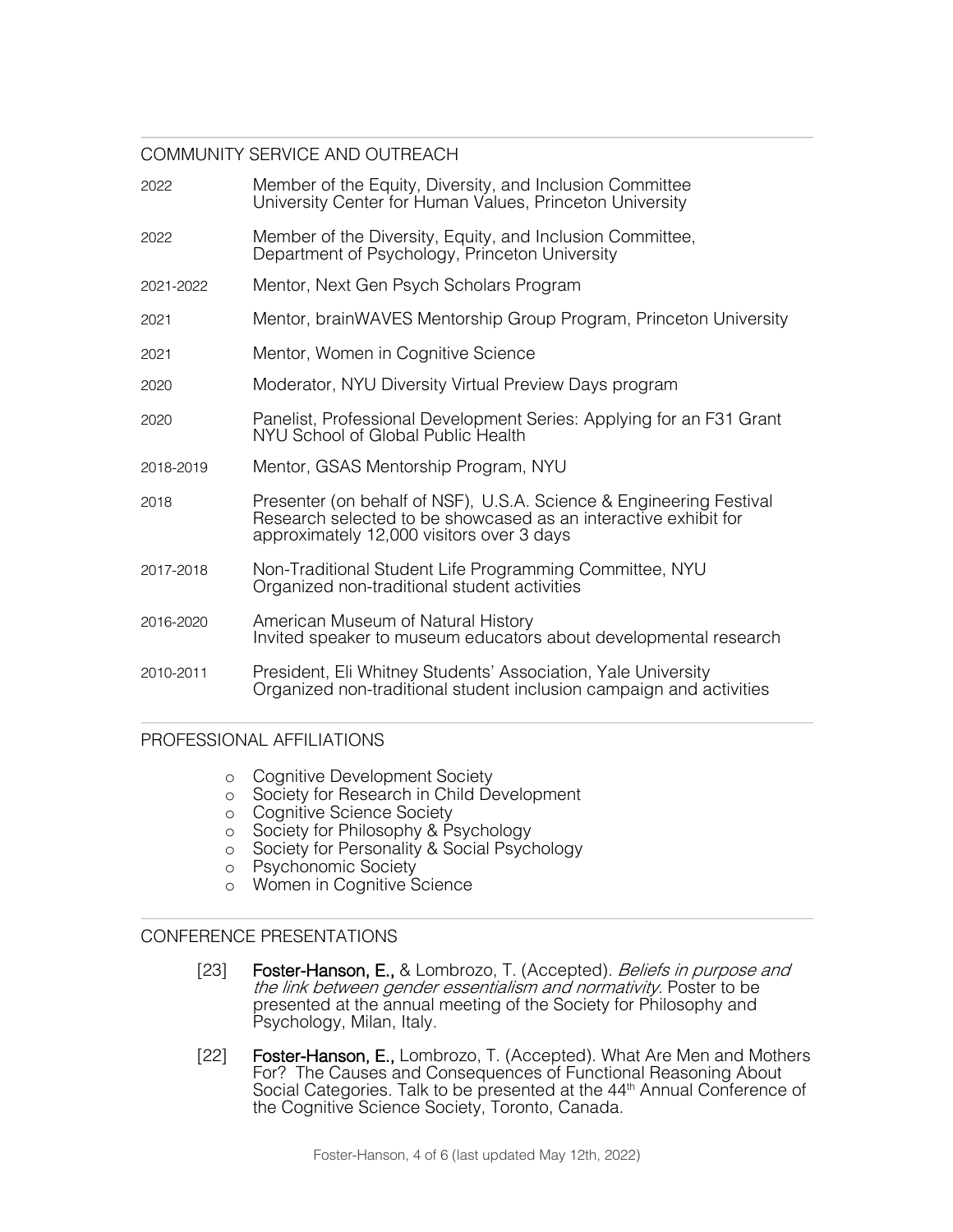- [21] Rottman, J., Foster-Hanson, E., & Bellersen, S. (Accepted). One strike and you're a lout: Perceptions of moral character are fugacious, not tenacious. Poster to be presented at the 44<sup>th</sup> Annual Conference of the Cognitive Science Society, Toronto, Canada.
- [20] Foster-Hanson, E., & Rhodes, M. (2022, April). Stereotypes as prototypes in children's gender concepts. Poster presented at the meeting of the Cognitive Development Society, Madison, WI.
- [19] **Foster-Hanson, E., &** Lombrozo, T. (2021, July). The function of function: People use teleological information to predict prevalence. Poster presented at the meeting of the Cognitive Science Society in Vienna, Austria (virtual).
- [18] **Foster-Hanson, E., &** Lombrozo, T. (2021, June). The predictive power of function. Poster presented at the meeting of the Society for Philosophy and Psychology (virtual).
- [17] Rottman, J., Foster-Hanson, E., Bellersen, S., & Kroll, N. (2021, June). The Stringency of Moral Categorization. Talk presented at the meeting of the Society for Philosophy and Psychology (virtual).
- [16] Foster-Hanson, E., & Rhodes, M. (2021, April). *Idealized gender* prototypes across development. Poster presented at the meeting of the Society for Research in Child Development, Madison, WI (virtual).
- [15] **Foster-Hanson, E., Leslie, S. J., & Rhodes, M. (2019, October).** How correcting generic statements about gender limits kind-beliefs. Poster presented at the meeting of the Cognitive Development Society, Louisville, KY.
- [14] Foster-Hanson, E., Leslie, S. J., & Rhodes, M. (2019, March). Form over content: Generic scope communicates essentialist beliefs. In L. Heiphetz (Chair), The essence of my group and yours: Using research on essentialism to clarify intergroup processes. Symposium conducted at the meeting of the Society for Research in Child Development, Baltimore, MD.
- [13] Foster-Hanson, E., Moty, K., Cardarelli, A., Ocampo, J. D., & Rhodes, M. (2019, March). Developmental changes in strategies for learning about biological kinds. In S. Ronfard & D. Kelemen (Chairs), The Essence of Biological Categories: Factors Influencing Children's Sensitivity to Variability and Change. Symposium conducted at the meeting of the Society for Research in Child Development, Baltimore, MD.
- [12] Foster-Hanson, E., Rhodes, M., & Leslie, S.J. (2018, July). Speaking of kinds: How generics convey information about category structure. In M.H. Tessler & N. Goodman (Chairs), *Generalizations, from* representation to transmission. Symposium conducted at the meeting of the Cognitive Science Society, Madison, WI.
- [11] Foster-Hanson, E., & Rhodes, M. (2018, July). Idealized forms in early biological concepts. Poster presented at the meeting of the Society for Philosophy and Psychology, Ann Arbor, MI.
- [10] Foster-Hanson, E., & Rhodes, M. (2017, October). Normative beliefs shape representations of animal categories in early childhood. Poster